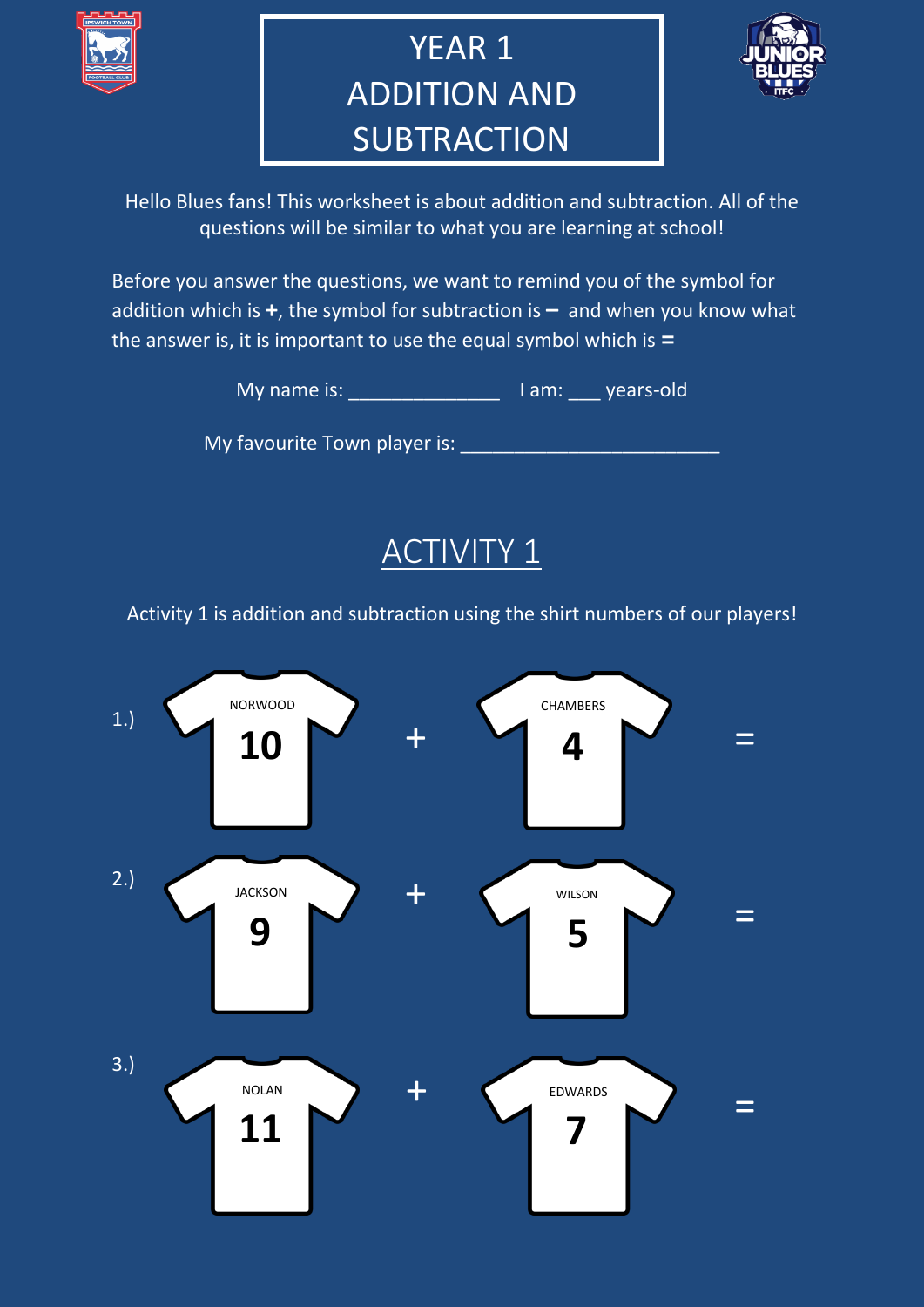



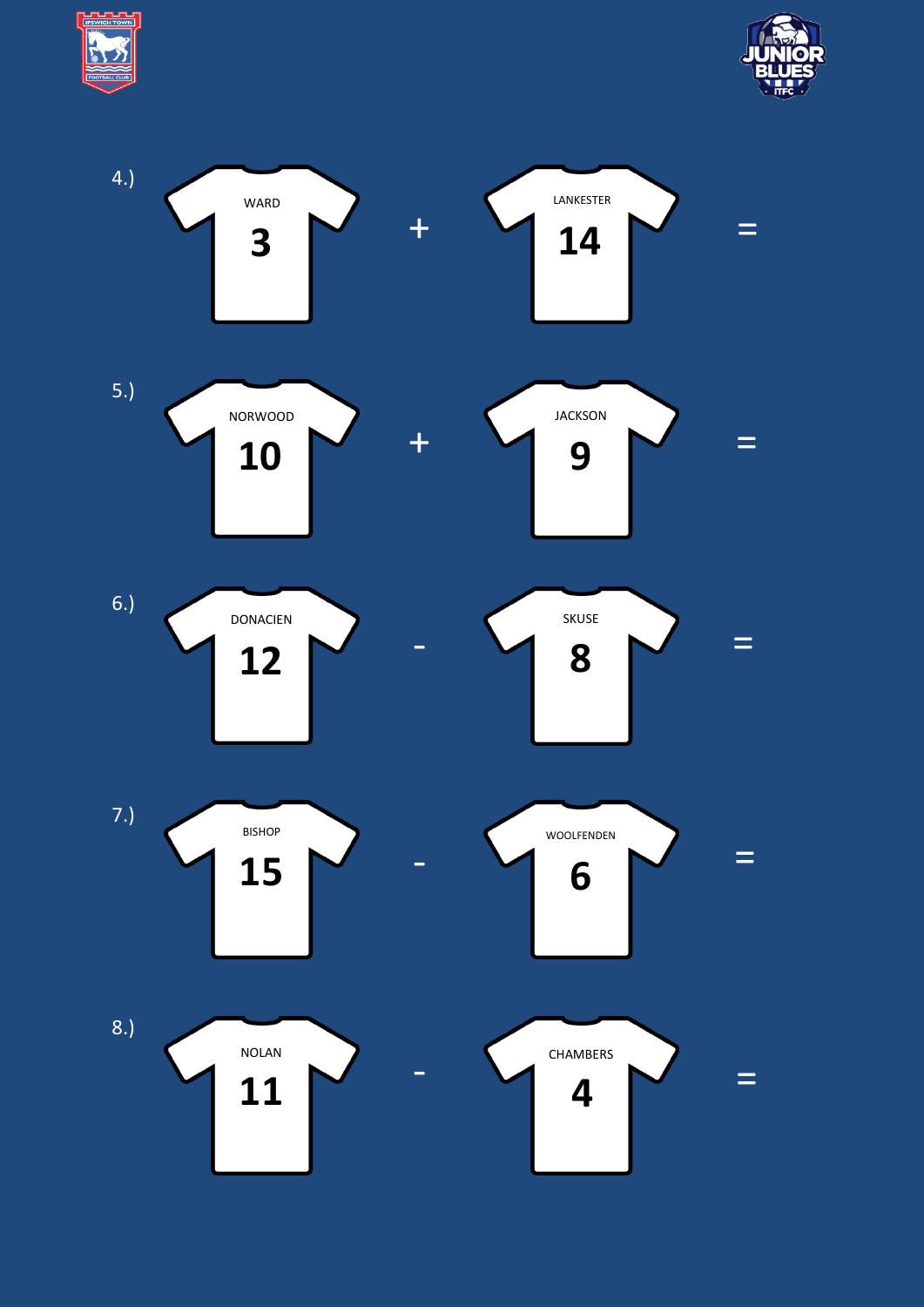





Bonus point: Earn a bonus point if you can work out what the shirt numbers of Nolan, Norwood and Jackson add up altogether to.

Well done! How did you do? I got \_\_\_ out of 11 correct.

## ACTIVITY 2

Ready for Activity number 2? Of course you are! This will include problem solving.

Top tip:

1.) If Norwood and Edwards have scored 16 goals between them this season and Norwood has scored 10 goals. How many goals has Edwards scored?

2.) Tomas Holy has played 14 games this season and kept a clean sheet in 8 of those 14 games. How many games did he not keep a clean sheet in?

3.) Kayden Jackson has scored 12 goals this season. He has scored 7 more goals than Teddy Bishop. How many goals has Jackson scored?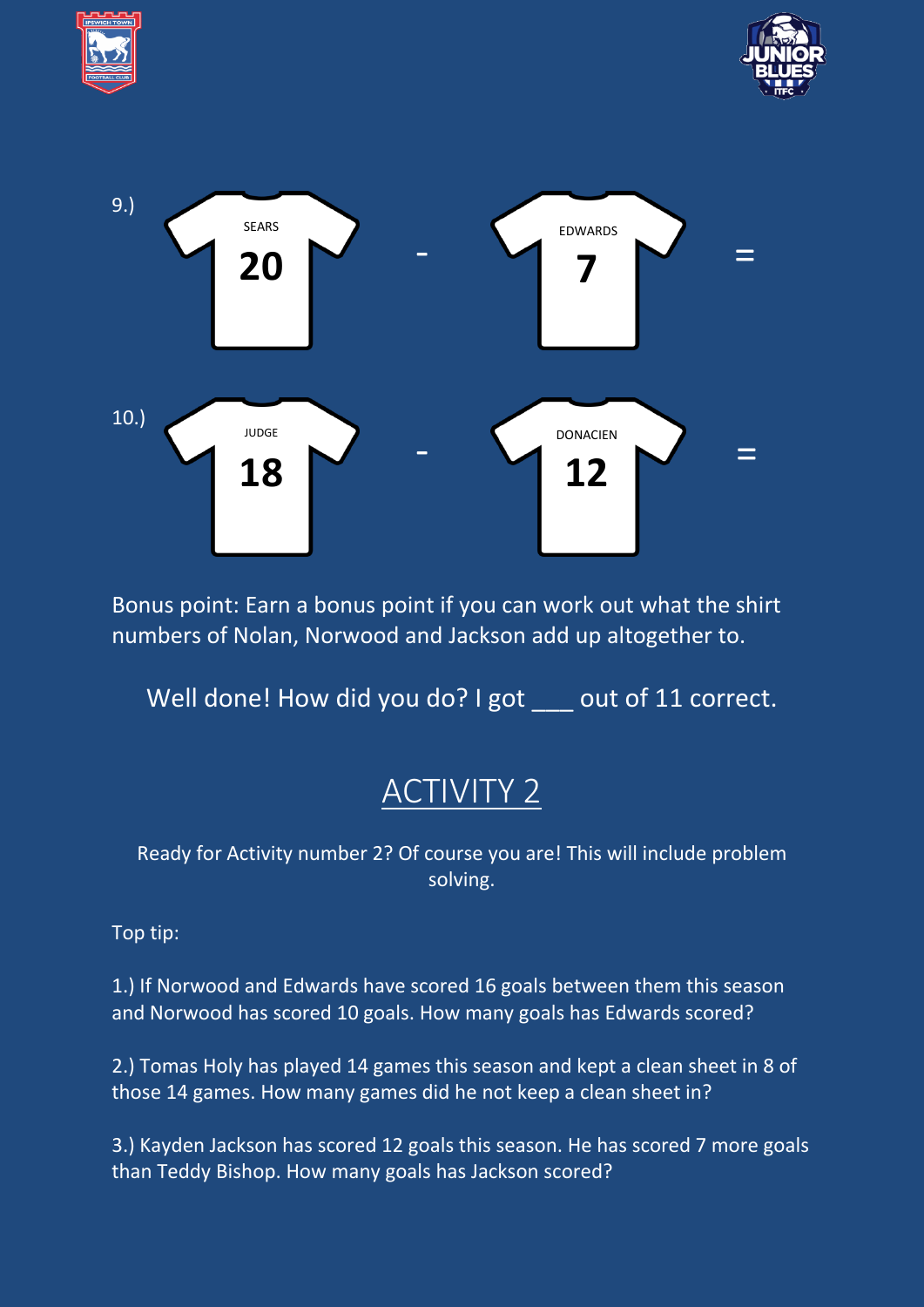



4.) Andre Dozzell has 13 assists this season. This is 6 more than Flynn Downes. How many assists has Flynn Downes made in total?

5.) If Ipswich have 18 points this season. This is 9 more points than Rochdale. How many points do Rochdale have?

Bonus point: Earn a bonus point if you can work out this question… If Downes, Dozzell and Judge have scored 20 goals between them and Downes and Dozzell scored 8 each, how many did Judge score?

Well done! How did you do? I got \_\_\_ out of 6 correct.

## ACTIVITY 3

We hope you are enjoying this so far. This is the final activity and it will working on problem solving again. Fill in the blank shirt with the number. Even better if you know the player who wears that number!